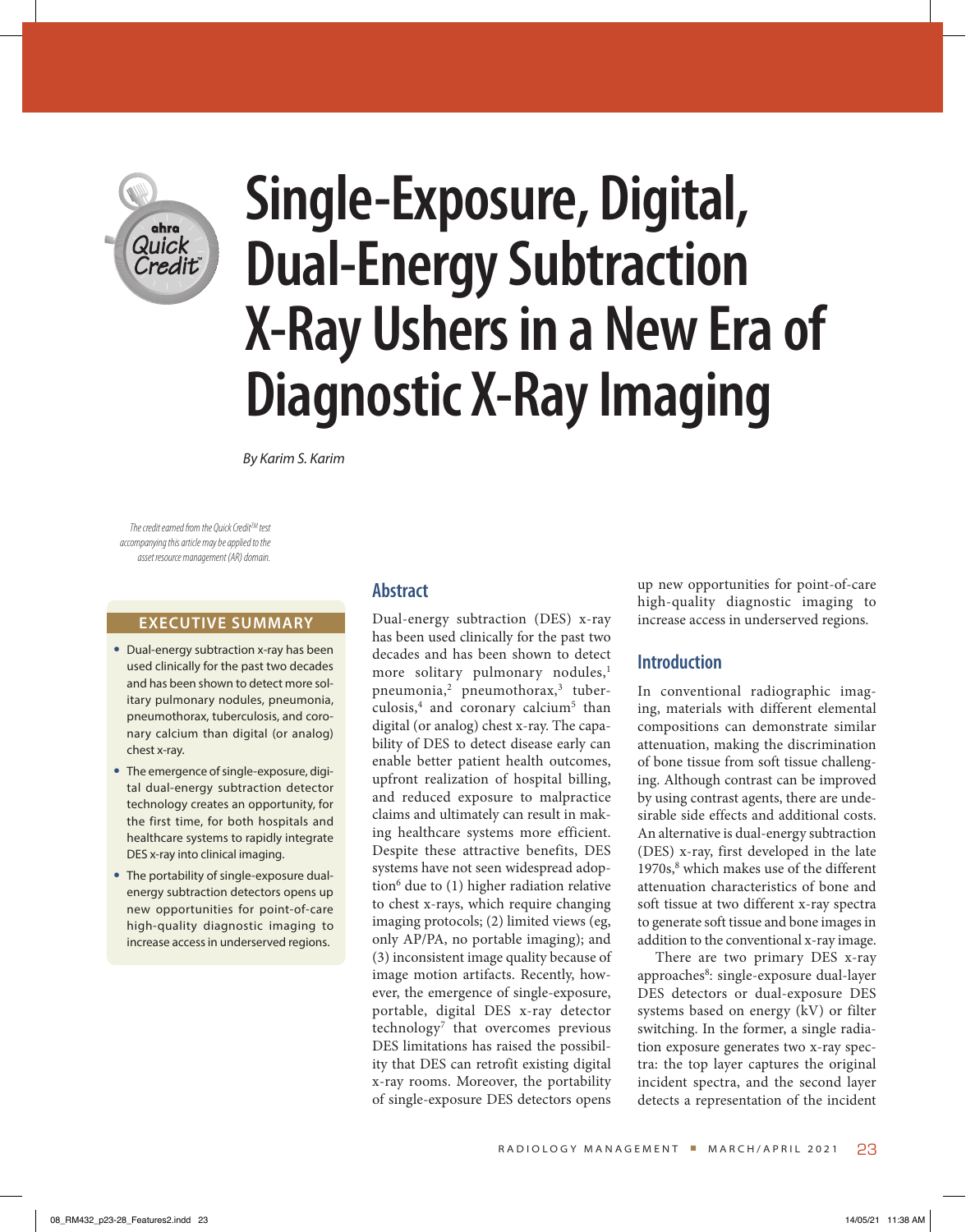spectra hardened (or filtered) by the preceding layers. In the latter, two distinct spectra are created by using two x-ray exposures either at different x-ray energies (eg, 60 kVp and 120 kVp) or by using a filter wheel to modify the incident beam.

The advantage of the single-exposure dual-layer DES detector is the reduced complexity for image registration since both images are acquired simultaneously within a single exposure. The disadvantages include a reduced detection efficiency, since achieving good-quality bone and soft tissue images requires good spectral separation in the incident x-ray beam, which is achieved by further hardening the incident beam via a copper mid-filter placed between the two x-ray sensing layers. The loss of photons in the copper layer, however, causes a trade-off between dose efficiency and image quality, resulting in a significantly lowered dose efficiency. As a result, these systems are no longer available clinically.

The advantage of the dual-exposure DES system is the improved dose efficiency relative to the two-layer DES detector, although two exposures does increase the patient dose relative to traditional x-ray.8 In addition, any time delay between two exposures can cause

image artifacts due to patient motion (eg, beating of the heart), which, even with modern motion corrections, leads to inconsistent image quality.<sup>9</sup> Also, the use of lower energy spectra (eg, 60 kV for energy switching) poses further limitations on the use of dual-exposure DES systems for the acquisition of lateral views because of a significant increase in patient dose compared to a traditional lateral chest x-ray exposure.

Recently, a third alternative<sup>7,10</sup> has emerged for DES that refines oldergeneration dual-layer detectors: a single-exposure, three-layer, DES detector design that replaces the copper mid-filter with a third sensing layer. Three sensing layers enable the simultaneous optimization of the spectral image without losing any of the incident photons in the copper mid-filter, thereby eliminating the tradeoff between dose efficiency and spectral separation. The use of three layers enables the acquisition of a conventional digital x-ray image at very high dose efficiency (given that there are three sensing layers) while simultaneously generating motion-artifact-free bone and soft tissue DES images.<sup>11</sup> More importantly, the three-layer detector can operate at the radiation levels associated with a standard x-ray, teasing the possibility, for the first time, of replacing all mainstream digital x-ray detectors with higher-performance DES x-ray detectors. Figure 1 shows the different types of single- and dual-exposure DES systems.

### **Clinical applications and economic value of DES X-ray**

Given that DES x-ray has been in regular clinical use for more than two decades, there is much clinical literature that describes the various applications where DES is useful or could be useful.<sup>6</sup> The focus in this work is on reviewing the potential economic value propositions for well-established and promising emerging use cases.

#### **Solitary pulmonary nodules (SPN)**

The prevalence of solitary pulmonary nodules is an early sign of lung cancer.12 In the general population (ie, those patients who are not eligible for low-dose computed tomography (LDCT) screening but who require an x-ray for another purpose), the prevalence is around 0.1%–0.2%.12 Compared to conventional x-ray, DES x-ray has been shown to have greater than an 18% accuracy and a 33% higher sensitivity<sup>1</sup> in finding pulmonary



Figure 1 • Comparison of DES x-ray systems<sup>11</sup>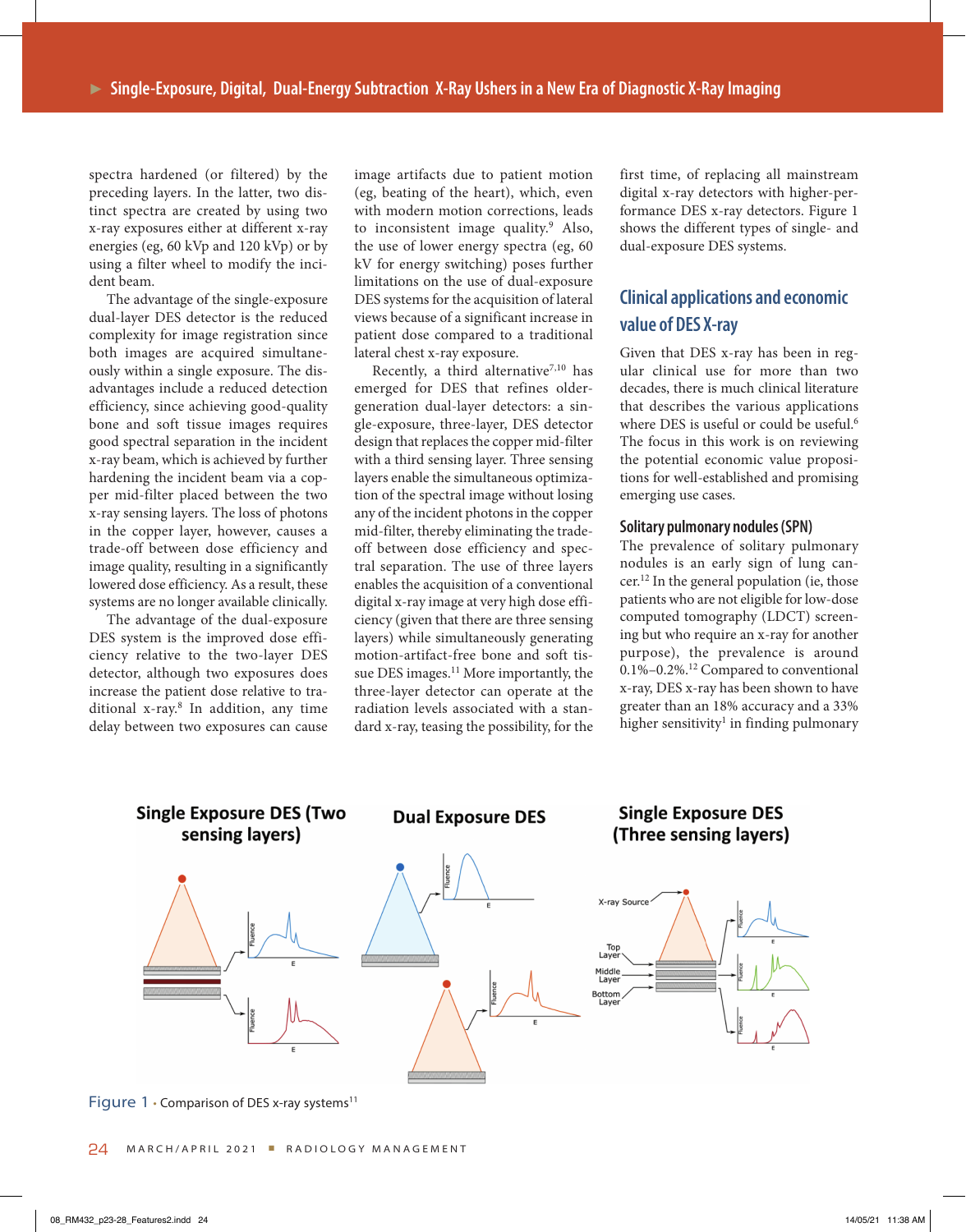nodules, which are early indications of lung cancer. Early detection can save and extend patient lives because those additional patients identified via DES x-ray diagnostics can then benefit from followup CT scans and therapies depending on the stage of their cancer, which also increases procedure volume for healthcare providers. In many cases, early detection can extend the patient's life by reducing the probability of the patient requiring a late-stage costly cancer treatment<sup>13</sup> and leads to a stage shift in cancer detection, which allows for a more sustainable healthcare system.

In the United States, 150 million chest x-rays were performed annually in 2018, and given the 0.1%-0.2% prevalence for SPN in the general population, we can estimate that a total of 225,000 patients with SPN could have been found. A recent report indicated a rate of 1.66 claims filed per 1000 SPN patients where a SPN was missed, $14$  implying that 374 patients filed a missed nodule malpractice claim. The total settlements and payout for SPN claims in the United States was 110 million American dollars<sup>14</sup>; thus we can estimate an average payout of \$294,000 per claim.

For a typical site that carries out 120 x-ray scans daily, a simple calculation shows that an additional 12 patients could be found annually by employing the prevalence rate for SPN in the general population and the reported increase in accuracy of DES x-ray compared to conventional chest x-ray. These patients would be opportunistically discovered and are above and beyond the patients who would typically undergo LDCT screening. If the average charges associated with follow-up scans and therapies per SPN patient are estimated conservatively to be 10,000 American dollars<sup>13</sup> an additional \$120,000 in hospital billing would be realized annually while simultaneously avoiding exposure to missed SPN claims.

#### **Coronary calcifications**

The presence of coronary calcium provides proof of coronary artery disease, and because providing patients with proof of immediate disease improves adherence to therapy, successful detection could positively impact healthcare for a very large number of patients. Detecting coronary calcium is significant because cardiac disease is America's costliest disease, with costs predicted to double to \$1.1 trillion by 2035.<sup>5</sup> Work on the use of DES chest x-ray radiographs to detect coronary calcifications in the general population has been gathering momentum over the past decade.5,6 In a recent RSNA 2020 publication from the US Naval Medical Center in San Diego, the benefits of DES lateral chest x-rays for the opportunistic detection of coronary calcium were reported.15 A recent publication from Case Western University also demonstrated the clinical benefits of using DES x-ray for early detection of coronary calcium, including the possibility of calcium scoring with DES x-ray.<sup>5</sup> Lateral x-ray views are useful to image structures behind the heart; however, the key impediment for traditional two-exposure DES x-ray is the large increase in radiation dose for lateral views, which hinders widespread adoption. Lateral views on a single-exposure three-layer DES x-ray detector<sup>16</sup> use the same x-ray exposure as a conventional chest x-ray, potentially enabling the opportunistic detection of cardiac disease in the general population who are being sent for a conventional x-ray (ie, those who would not normally be recommended for a cardiac CT).

DES x-ray has been demonstrated in the past<sup>3</sup> to improve the visualization of lung parenchymal abnormalities associated with infectious and interstitial lung disease. For example, DES showed a 50% greater sensitivity for identifying infectious consolidation and a three-times improvement in finding atelectasis compared to conventional x-ray.3 In a recent study that employed the single-exposure, three-layer, DES x-ray detector for pneumonia, improved detection relative to chest x-ray was again observed along with increased clinician confidence in the diagnosis.19 Based on the hospitalization

*DES x-ray has been demonstrated to improve the visualization of lung parenchymal abnormalities associated with infectious and interstitial lung disease.*

For a hospital scanning 90 older patients daily using x-ray and assuming a prevalence rate of 0.15% in the older population who require chest x-rays,<sup>5</sup> an additional 41 cases of coronary calcium can be discovered annually. Assuming average billings of 10,000 American dollars per patient discovered from followup scans and procedures for cardiac disease treatment,<sup>17</sup> 41 patients would benefit from early disease detection, and an increase in annual billings of up to 410,000 American dollars could be potentially realized.

#### **Pneumonia**

In the United States, 1 million people are hospitalized annually for pneumonia, and although 95% recover, there is a \$9.5 billion cost to the hospitals $18$  that is associated with the hospital stay and procedures (eg, ventilation), or roughly \$10,000 per patient on average. Around 80% of the pneumonia patients present through the emergency room, 30% are either self-insured or not insured in the United States, and nearly 10% are readmitted within a month.18 Thus, early identification of pneumonia can be part of a hospital and/or a healthcare system cost reduction strategy to reduce hospitalizations and intensive care unit (ICU) stays.18 Early detection is also attractive because freeing up open beds enables space for additional patients with more serious illnesses or for patients who require a short-term stay due to day procedures.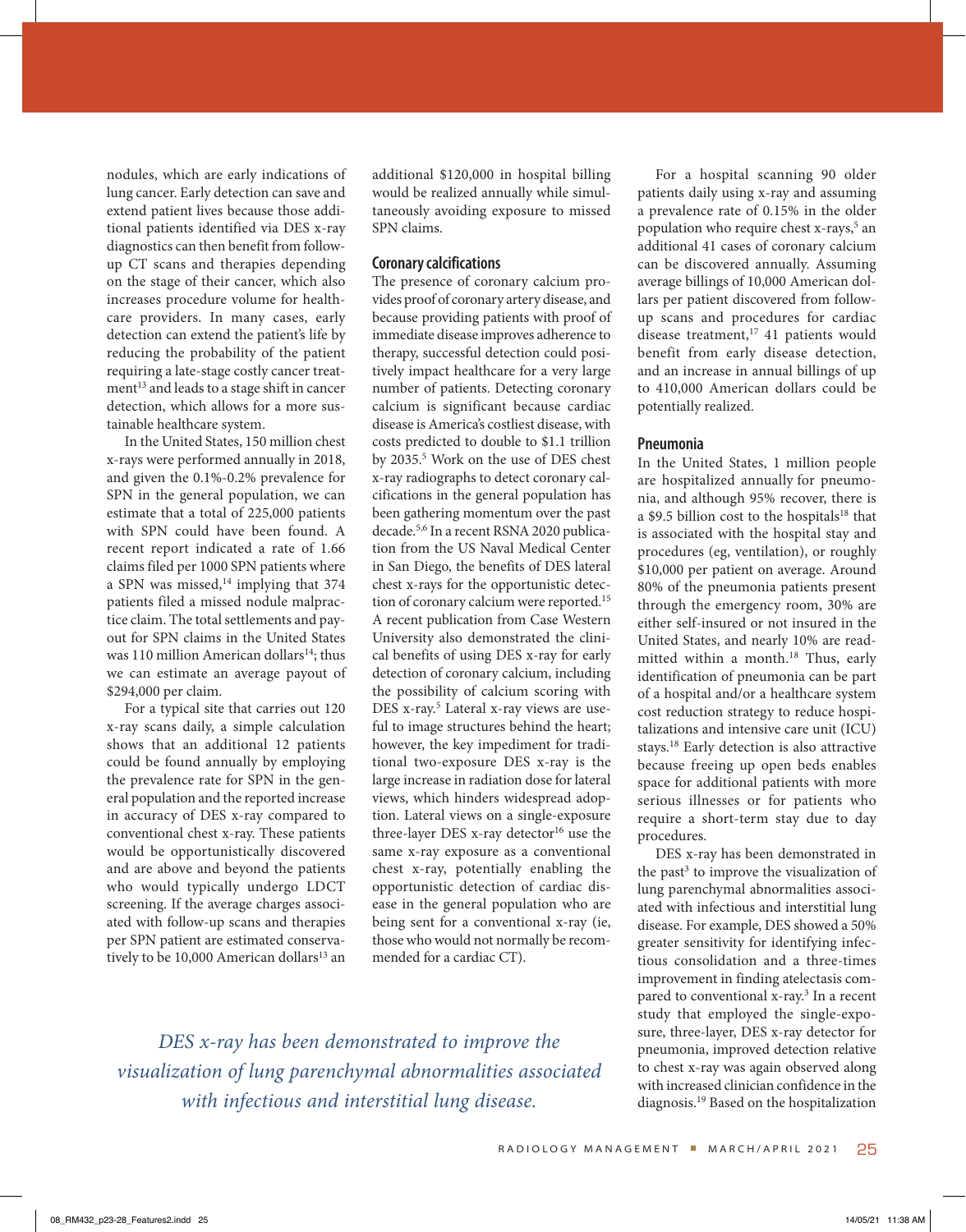rate for pneumonia<sup>18</sup> in the United States (ie, 1 in 350), a site scanning 120 patients daily could find an additional 18 patients annually using DES relative to conventional x-ray, thus potentially averting at least \$180,000 in hospital costs.

However, despite evidence indicating the benefits, DES x-ray is not yet a mainstream clinical imaging method for detecting pneumonia. One reason for the lack of adoption could be that pneumonia is most often found in emergency departments, where time is of the essence. The three images from a typical DES x-ray scan are often incorrectly perceived as requiring more time to interpret. In fact, just the opposite is true. A recent study<sup>20</sup> demonstrated up to a 30% reduction in reading time for DES x-ray compared to standard chest x-ray, likely due to a lesser need to window/level difficult cases. Other possible reasons for lack of adoption could be limited availability of DES x-ray since only a limited number of manufacturers offer a DES option with their x-ray rooms, and the inability to obtain DES x-rays on mobile x-ray machines, which are becoming more popular. It should be evident that emerging, three-layer, DES detector technology can address both these concerns.

#### **Pneumothorax**

Iatrogenic pneumothorax is defined as a "never" event; thus, it is not typically reimbursed by insurance or payers and is also the cause of medical lawsuits in the United States. The incidence of pneumothorax is about 1 in 1000 admitted hospital patients, and there are 36 million patients hospitalized annually in the United States, implying 36,000 pneumothorax US cases.21 The attributable cost per pneumothorax ranges between \$17,000 and \$45,000 and can be estimated conservatively to be around 25,000 on average; pneumothorax-related malpractice suits (US related) have an annual median cost of around \$143,250 per case.<sup>21</sup> Procedures required to help a patient recover from pneumothorax can range from a simple provision of oxygen to much more costly interventions. Thus, early detection is paramount, and although ultrasound has been demonstrated to be effective, $22$  chest x-rays still remain a direct and time-efficient method to detect pneumothorax.

DES x-ray has been demonstrated to identify pneumothorax and, in particular, challenging small volume pneumothorax<sup>2</sup> in  $15\% - 30\%$  of cases where it was missed on conventional x-ray. These improvements were consistent across a variety of readers, including experienced radiologists, pulmonologists, residents, and interns, which is important because pneumothorax can occur in the hospital at all hours of the day, including off-hours when a radiologist is not available for immediate reading.

Again, although DES x-ray has demonstrated advantages at finding pneumothorax, it has not been widely adopted. This is likely due to the lack of portability of older-generation dual-exposure DES x-ray solutions, making them impractical for use in the ICU, where pneumothorax cases are usually discovered. However, the recent emergence of portable DES x-ray could change the adoption rate. For an ICU facility taking 30 x-ray scans of admitted ICU patients daily, an additional 2-3 pneumothorax cases could be found annually, \$75,000 in savings and reducing the exposure to \$429,750 in potential malpractice lawsuits.

#### **Summary of Financial Impacts**

DES x-ray is a demonstrated clinical tool for evaluating a wide range of cardiothoracic diseases and has shown greater sensitivity and accuracy at finding solitary pulmonary nodules, coronary calcium, pneumonia, and pneumothorax than standard x-ray imaging.

Late disease detection leads to adverse financial impacts, particularly in the case of misdiagnoses such as malpractice costs for missed pulmonary nodules and treatment costs to remedy "never" events such as pneumothorax that are typically not reimbursed by insurance companies.

|                          | Projected extra<br>cases found<br>annually | Projected<br>additional<br>billings | <b>Projected cost</b><br>savings due to<br>nonreimbursed<br>procedures | <b>Potential</b><br>malpractice<br>costs avoided |
|--------------------------|--------------------------------------------|-------------------------------------|------------------------------------------------------------------------|--------------------------------------------------|
| <b>Pulmonary Nodules</b> | 12                                         | \$120,000                           |                                                                        | \$3,528,000                                      |
| Coronary Calcium         | 41                                         | \$410,000                           |                                                                        |                                                  |
| Pneumonia                | 18                                         |                                     | \$180,000                                                              |                                                  |
| Pneumothorax             | 3                                          |                                     | \$75,000                                                               | \$429,750                                        |
| Annual Total             | 74                                         | \$530,000                           | \$255,000                                                              | \$3,957,750                                      |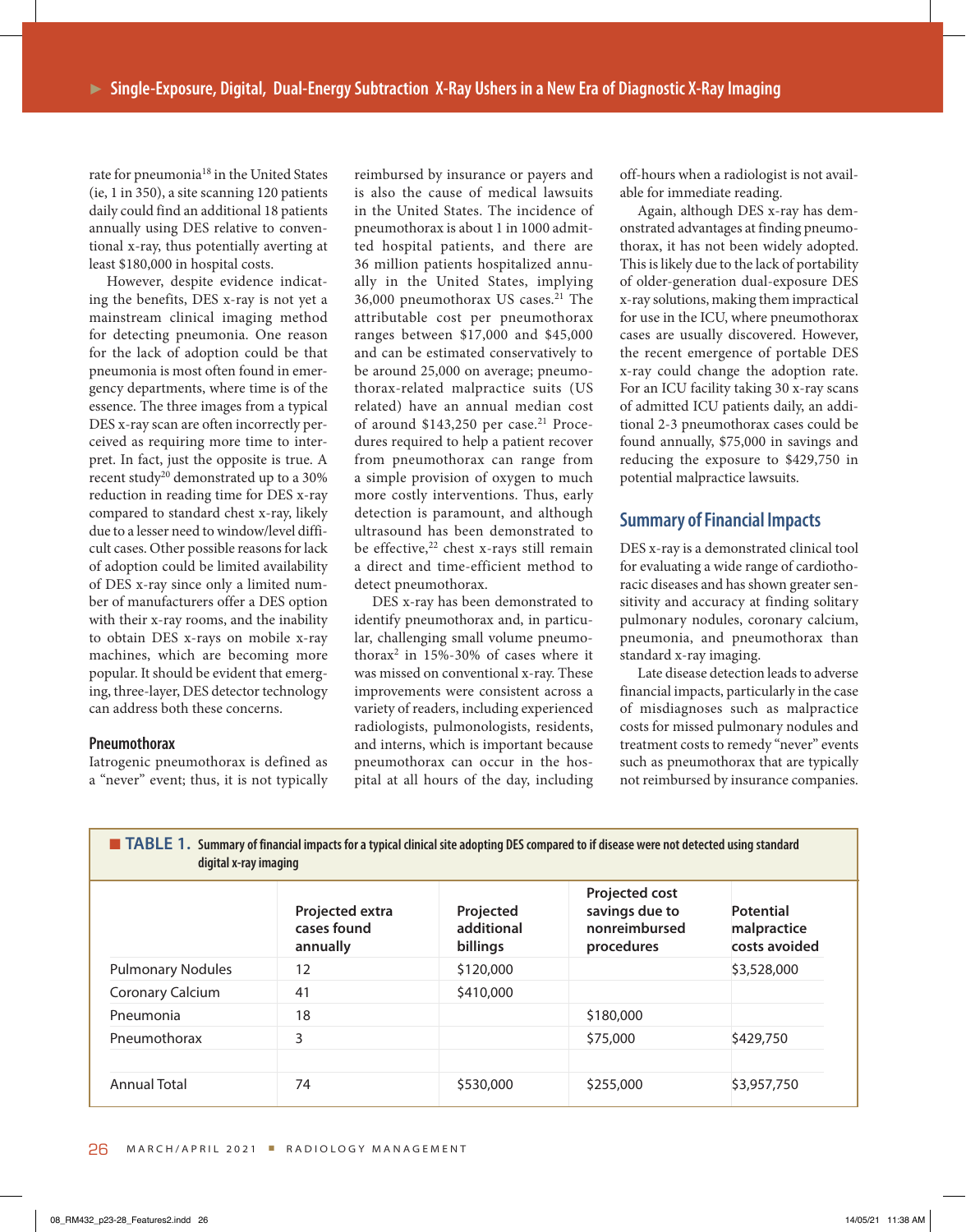DES x-ray enables early detection relative to standard x-ray and thus allows for both cost savings and billings associated with finding disease early.

In Table 1, a summary of the financial impacts associated with the *additional* cases found using DES x-ray relative to standard x-ray imaging is shown. These numbers in Table 1 are calculated for a clinical site having at least one emergency and critical care facility with daily x-ray scan volumes of 120 patients or fewer as described in the previous sections. Based on the significant potential for cost savings, cost avoidance, and additional billings as described in Table 1, adding DES to a clinical site appears to be a low-risk opportunity to avail both better patient care and economic benefits simultaneously.

Since adding DES to a clinical site can require less than an additional \$50,000 USD per unit in capital investment, the payback period for such a DES investment could occur within the first few months of use. The \$50,000 USD number is based on the difference between a state-of-theart digital x-ray detector and a singleexposure DES x-ray detector. Alternately, capital costs could be deferred if the DES upgrade is acquired on a monthly lease allowing for the additional billings and savings to fund the upgrade.

#### **Conclusions**

In the past, DES x-ray has not seen widespread adoption because of practical challenges with dual-exposure DES systems. These include: (1) poor image consistency due to motion and breathing artifacts, (2) higher patient radiation dose requiring alteration of existing clinical protocols, and (3) limited system availability from only select manufacturers. The emergence of single-exposure, digital DES detector technology creates an opportunity, for the first time, for both hospitals and healthcare systems to rapidly integrate DES x-ray into clinical imaging and avail the benefits of: (1) higher image quality and consistency, (2) maintaining the workflow

and radiation levels of traditional x-ray, and (3) vendor agnostic detector retrofit solutions that can leverage existing hospital investments in both portable and fixed x-ray equipment.

Lastly, DES is inherently able to extract additional spectral data from the same x-ray spectrum used by traditional x-ray and glean information about the tissue type such as what is calcified and what is not. Thus, piggybacking on conventional digital x-ray, the extended functionality, ease of integration, and portability of newer DES x-ray solutions is expected to benefit in the future from integration with emerging artificial intelligence algorithms to improve clinical outcomes and greatly enhance the availability of point-of-care high-quality medical imaging.

#### **References**

- 1 Oda S, et al. Detection of small pulmonary nodules on chest radiographs: efficacy of dual-energy subtraction technique using flat-panel detector chest radiography. *Clin Radiol.* 2010;65(8):609-615.
- 2 Urbaneja A, Dodin G, Hoosu G, et al. Added value of bone subtraction in dual-energy digital radiography in the detection of pneumothorax: impact of reader expertise and medical specialty. Association of University Radiologists. Elsevier; 2018.
- 3 Martini K. Diagnostic accuracy and added value of dual-energy subtraction radiography compared to standard conventional radiography using computed tomography as standard of reference. *PloS One.* 2017;12(3):e0174285.
- 4 Sharma M, et al. Role of digital tomosynthesis and dual energy subtraction digital radiography in detection of parenchymal lesions in active pulmonary tuberculosis. *Eur J Radiol.* 2015;84(9):1820-1827.
- 5 Song, Y, Wu H, Wen D, et al. Detection of coronary calcifications with dual energy chest x-rays: clinical evaluation. *Int J Cardiovascular Imaging.* 2020:1-8.
- 6Gupta A, Kikano EG, Bera K, et al. Dual energy imaging in cardiothoracic pathologies: a primer for radiologists and clinicians. *Eur J Radiology Open,* 2021; 8:100324.
- 7Lopez SM, Ghanbarzadeh S, Ghaffari S, Karim KS. Novel multi-energy x-ray

detector allows for simultaneous singleshot acquisition of digital radiography and tissue-subtracted images. European Congress of Radiology, 2019.

- 8Alvarez, RE, Seibert, JA, Thompson SK. Comparison of dual energy detector system performance. *Med Physics.* 2004;31(3):556.
- 9 Allec N, Abbaszadeh S, Lewin JM, Karim KS. Motion artifacts in dual-energy contrastenhanced mammography. In Medical Imaging 2012: Physics of Medical Imaging, vol. 8313, p. 83134P. International Society for Optics and Photonics, 2012.
- 10Lopez SM, Badano A, Cunningham IA, Karim KS. Theoretical and Monte Carlo optimization of a stacked three-layer flatpanel x-ray imager for applications in multi-spectral diagnostic medical imaging. In Medical Imaging 2016: Physics of Medical Imaging, vol. 9783, p. 97833Z. International Society for Optics and Photonics, 2016.
- 11Lopez SM, Ghanbarzadeh S, Ghaffari S, Zhang T, Cunningham I, Karim KS. Evaluation of a novel stacked triple-layer flat-panel x-ray detector for dual-energy and digital radiography imaging. *Med Physics*. 2018;45(6):E137-E137.
- 12Ost D, Fein AM, Feinsilver SH. The solitary pulmonary nodule. *N Engl J Med.*  2003;348(25):2535-2542.
- 13Sheehan DF, et al. Lung cancer costs by treatment strategy and phase of care among patients enrolled in Medicare. *Cancer Med.* 2019;8(1):94-103.
- 14Whang, JS, Baker SR, Patel R, Luk L, Castro A III. The causes of medical malpractice suits against radiologists in the United States. *Radiology.* 2013;266(2):548-554.
- 15Boswell G, et al. Dual Energy Lateral CXR: Opportunistic Detection of Coronary Calcium. RSNA 2020.
- 16Lopez SM, Ghanbarzadeh S, Ghaffari S, Karim KS. Feasibility of lateral chest dual‐energy subtraction radiography using a stacked single‐exposure multi‐layer x-ray detector. European Congress of Radiology, 2021.
- 17Schade DS, Obenshain SS, Ramo B, Eaton RP. A feasible, simple, cost-saving program to end cardiovascular disease in the United States. *Amer J Med.* 2019;132(12):1365- 1367.
- 18Divino V, et al. The annual economic burden among patients hospitalized for community-acquired pneumonia (CAP): a retrospective US cohort study. *Curr Med Res Opinion.* 2020;36(1):151-160.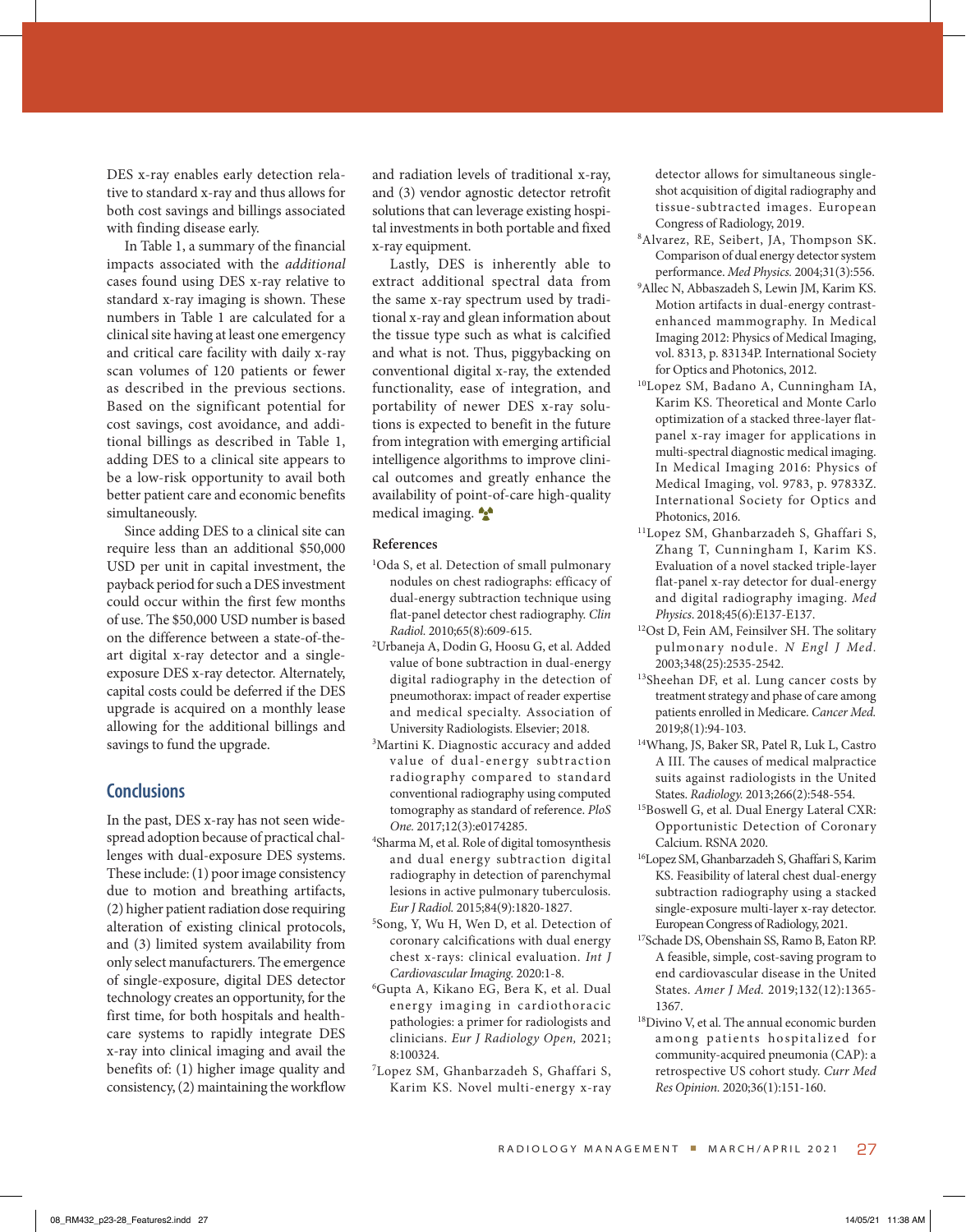- 19Sanchez F, Kandel S, May M, Ronghe S, Rogalla P. Diagnostic value of dual-energy chest x-ray in immunocompromised patients to rule out pneumonia: initial results. European Congress of Radiology, 2021.
- 20Manji F, et al. Comparison of dual energy subtraction chest radiography and traditional chest x-rays in the detection of pulmonary nodules. *Quant Imag Med Surg.* 2016;6(1):1.
- 21Domino et al. Injuries and liability related to central vascular catheters: a closed claims analysis. *Anesthesiology.* 2004;100:1411- 1418.
- 22Stone MB, Nagdev A, Murphy MC, Sisson CA. Ultrasound detection of guidewire position during central venous catheterization. *Am J Emerg Med*. 2010;28:82-84.

*Dr Karim S. Karim, PhD, PEng, MBA, has developed novel x-ray imaging devices and systems since 1998 and has founded multiple start-ups. He is a co-founder and chief technology officer of KA Imaging, and also a Professor of Engineering at the University of Waterloo. He has trained over 40 PhD and MASc students and has co-authored 250+ publications and 50+ patents. Some of the x-ray circuit technology he developed is now used in ultrasonic fingerprint sensors in mobile phones and tablets. He can be reached at kkarim @kaimaging.com.*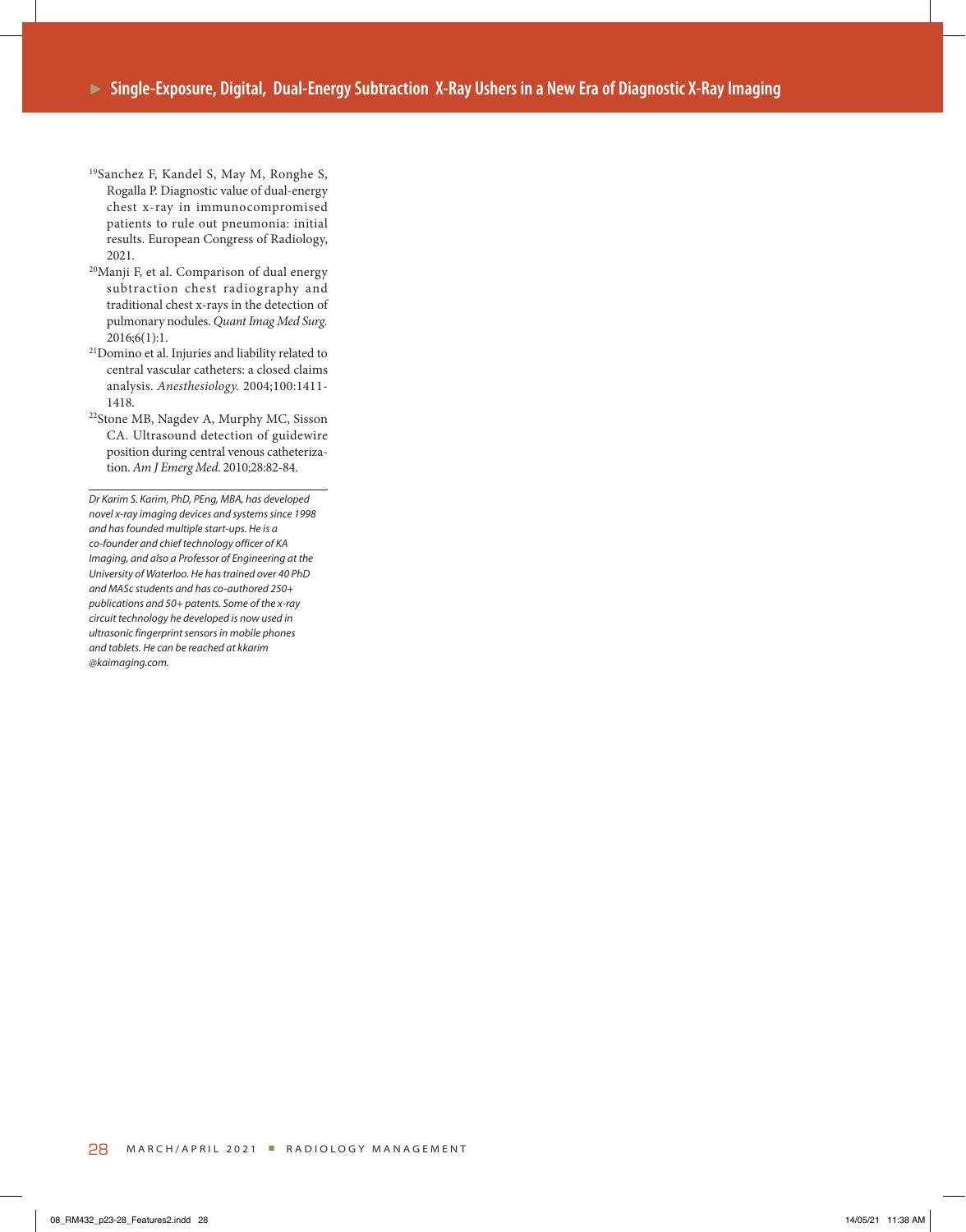## *Continuing Education*

# **Single-Exposure, Digital, Dual-Energy Subtraction X-Ray Ushers in a New Era of Diagnostic X-Ray Imaging**

# Home-Study Test

1.0 Category A credit Expiration date 04-30-24

Carefully read the following multiple choice questions and take the post-test at AHRA's Online Institute [\(www.ahra.org/onlineinstitute](www.ahra.org/onlineinstitute)).

#### *The credit earned from the Quick Credit™ test accompanying this article may be applied to the AHRA certified radiology administrator (CRA) asset resource management (AR) domain.*

#### **QUESTIONS**

*Instructions: Choose the answer that is most correct.* 

#### **1. Why is it difficult to discriminate bone from soft tissue in conventional x-ray imaging?**

- A. Materials with different elemental compositions demonstrate similar x-ray attenuation
- B. Bones are made of calcium
- C. There is more soft tissue than bone visible in a chest x-ray
- D. All of the above

#### **2. What decade was dual energy subtraction (DES) x-ray first developed?**

- A. In the 1950s
- B. In the 1960s
- C. In the 1970s
- D. In the 1980s

#### **3. How does DES x-ray distinguish bone from soft tissue?**

- A. DES uses artificial intelligence to separate bone and soft tissue
- B. DES uses the different x-ray attenuation characteristics of bone (calcium) and soft tissue (water) at two different x-ray energies to separate bone from soft tissue
- C. DES uses ultrasound to separate bone and soft tissue
- D. None of the above

#### **4. How many images are generated by DES x-ray?**

- A. Soft tissue and bone tissue
- B. Conventional and soft tissue
- C. Conventional, soft tissue, and bone tissue
- D. Conventional and bone tissue

#### **5. Which of the following is not a known approach to capturing a DES x-ray?**

- A. Single exposure multi-layer detector technology
- B. Dual exposure kV switching
- C. Dual exposure filter switching
- D. Ultrasound
- **6. What are the two key advantages of single exposure DES approaches over dual exposure DES approaches?** 
	- A. Zero motion artifact and portability
	- B. Zero motion artifact and high-speed image acquisition
	- C. Portability and 3D images
	- D. High-speed image acquisition and 3D images
- **7. What is a key advantage of three-layer single exposure DES over two-layer single exposure DES?** 
	- A. Higher x-ray dose efficiency
	- B. Better spectral separation for soft tissue and bone tissue images
	- C. Maintains the same radiation dose as a standard chest x-ray
	- D. All of the above

#### **8. Why are motion artifacts problematic when reading DES images?**

- A. It is challenging to interpret moving images
- B. Streaks in the DES images can lead to inconsistent image quality and challenges in interpretation
- C. Extra radiation is required to remove motion artifacts
- D. Extra time is required to remove motion artifacts